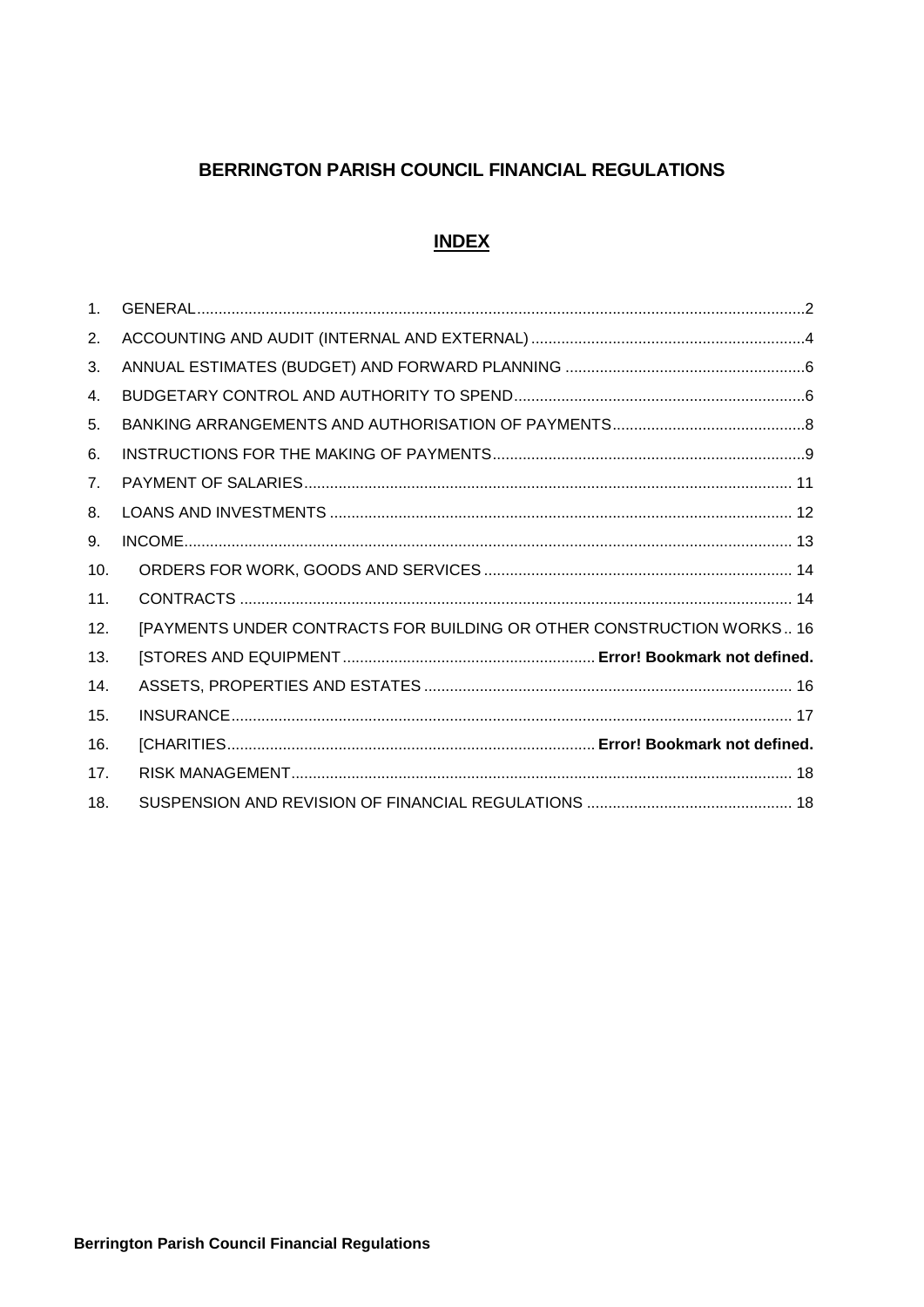These Financial Regulations were adopted by the Council at its Meeting held on 11<sup>th</sup> September 2014

#### <span id="page-1-0"></span>**1. GENERAL**

- 1.1. These financial regulations govern the conduct of financial management by the council and may only be amended or varied by resolution of the council. Financial regulations are one of the council's three governing policy documents providing procedural guidance for members and officers. Financial regulations must be observed in conjunction with the council's standing orders<sup>1</sup> and any individual financial regulations relating to contracts.
- 1.2. The council is responsible in law for ensuring that its financial management is adequate and effective and that the council has a sound system of internal control which facilitates the effective exercise of the council's functions, including arrangements for the management of risk.
- 1.3. The council's accounting control systems must include measures:
	- for the timely production of accounts;
	- that provide for the safe and efficient safeguarding of public money;
	- to prevent and detect inaccuracy and fraud; and
	- identifying the duties of officers.
- 1.4. These financial regulations demonstrate how the council meets these responsibilities and requirements.
- 1.5. At least once a year, prior to approving the Annual Governance Statement, the council must review the effectiveness of its system of internal control which shall be in accordance with proper practices.
- 1.6. A breach of these Regulations by an employee is gross misconduct.
- 1.7. Members of Council are expected to follow the instructions within these Regulations and not to entice employees to breach them. Failure to follow instructions within these Regulations brings the office of Councillor into disrepute.
- 1.8. The Responsible Financial Officer (RFO) holds a statutory office to be appointed by the council. [The Clerk has been appointed as RFO for this council and these regulations will apply accordingly.]
- 1.9. The RFO;
	- acts under the policy direction of the council;

<sup>&</sup>lt;u>.</u> <sup>1</sup> Model standing orders for councils are available in Local Councils Explained © 2013 National Association of Local Councils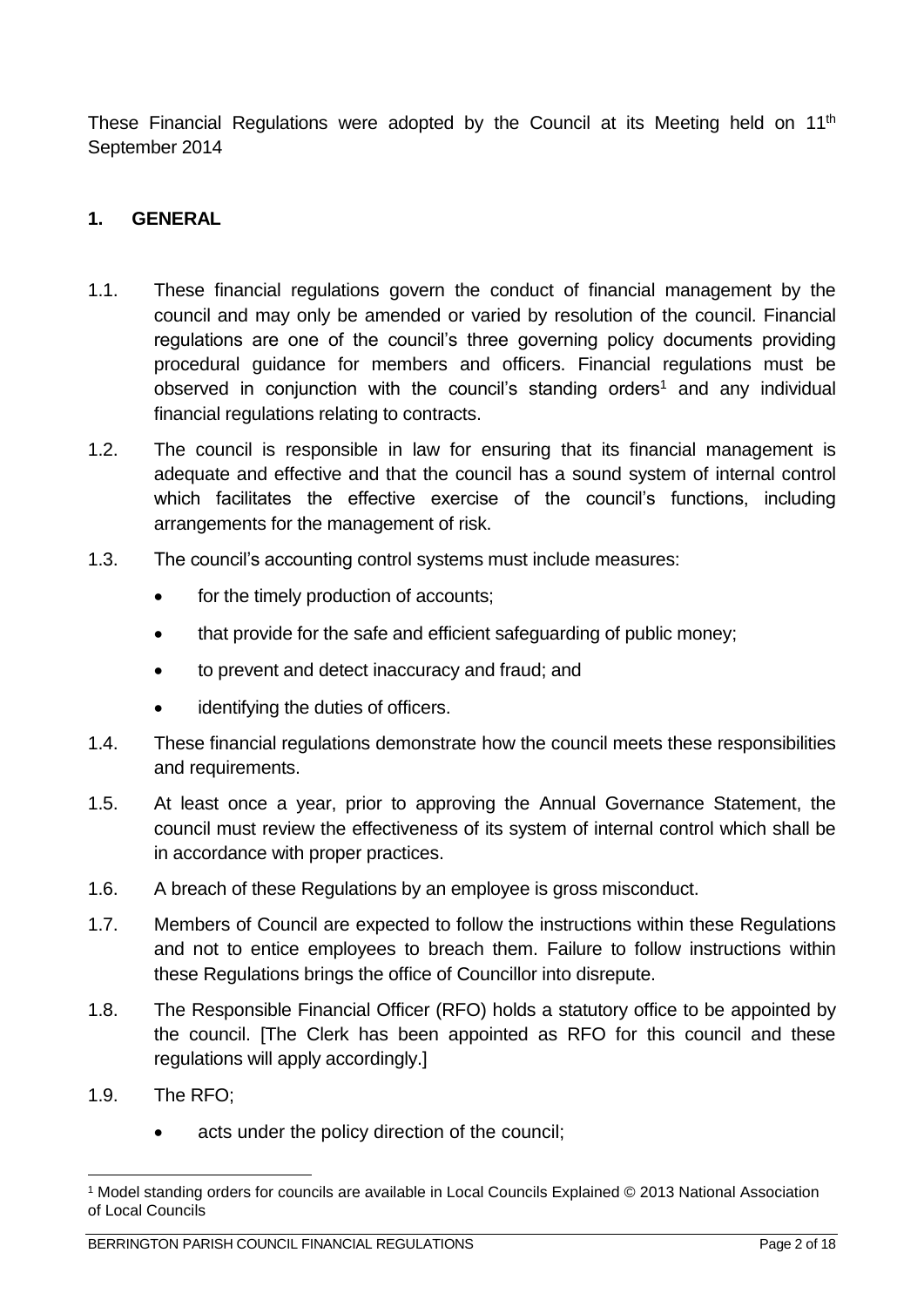- administers the council's financial affairs in accordance with all Acts, Regulations and proper practices;
- determines on behalf of the council its accounting records and accounting control systems;
- ensures the accounting control systems are observed;
- maintains the accounting records of the council up to date in accordance with proper practices;
- assists the council to secure economy, efficiency and effectiveness in the use of its resources; and
- produces financial management information as required by the council.
- 1.10. The accounting records determined by the RFO shall be sufficient to show and explain the council's transactions and to enable the RFO to ensure that any income and expenditure account and statement of balances, or record of receipts and payments and additional information, as the case may be, or management information prepared for the council from time to time comply with the Accounts and Audit Regulations<sup>2</sup>.
- 1.11. The accounting records determined by the RFO shall in particular contain:
	- entries from day to day of all sums of money received and expended by the council and the matters to which the income and expenditure or receipts and payments account relate;
	- a record of the assets and liabilities of the council; and
	- wherever relevant, a record of the council's income and expenditure in relation to claims made, or to be made, for any contribution, grant or subsidy.
- 1.12. The accounting control systems determined by the RFO shall include:
	- procedures to ensure that the financial transactions of the council are recorded as soon as reasonably practicable and as accurately and reasonably as possible;
	- procedures to enable the prevention and detection of inaccuracies and fraud and the ability to reconstruct any lost records;
	- identification of the duties of officers dealing with financial transactions and division of responsibilities of those officers in relation to significant transactions;
	- procedures to ensure that uncollectable amounts, including any bad debts are not submitted to the council for approval to be written off except with the

<u>.</u>

<sup>2</sup> In England - Accounts and Audit (England) Regulations 2011/817 In Wales - Accounts and Audit (Wales) Regulations 2005/368

BERRINGTON PARISH COUNCIL FINANCIAL REGULATIONS Page 3 of 18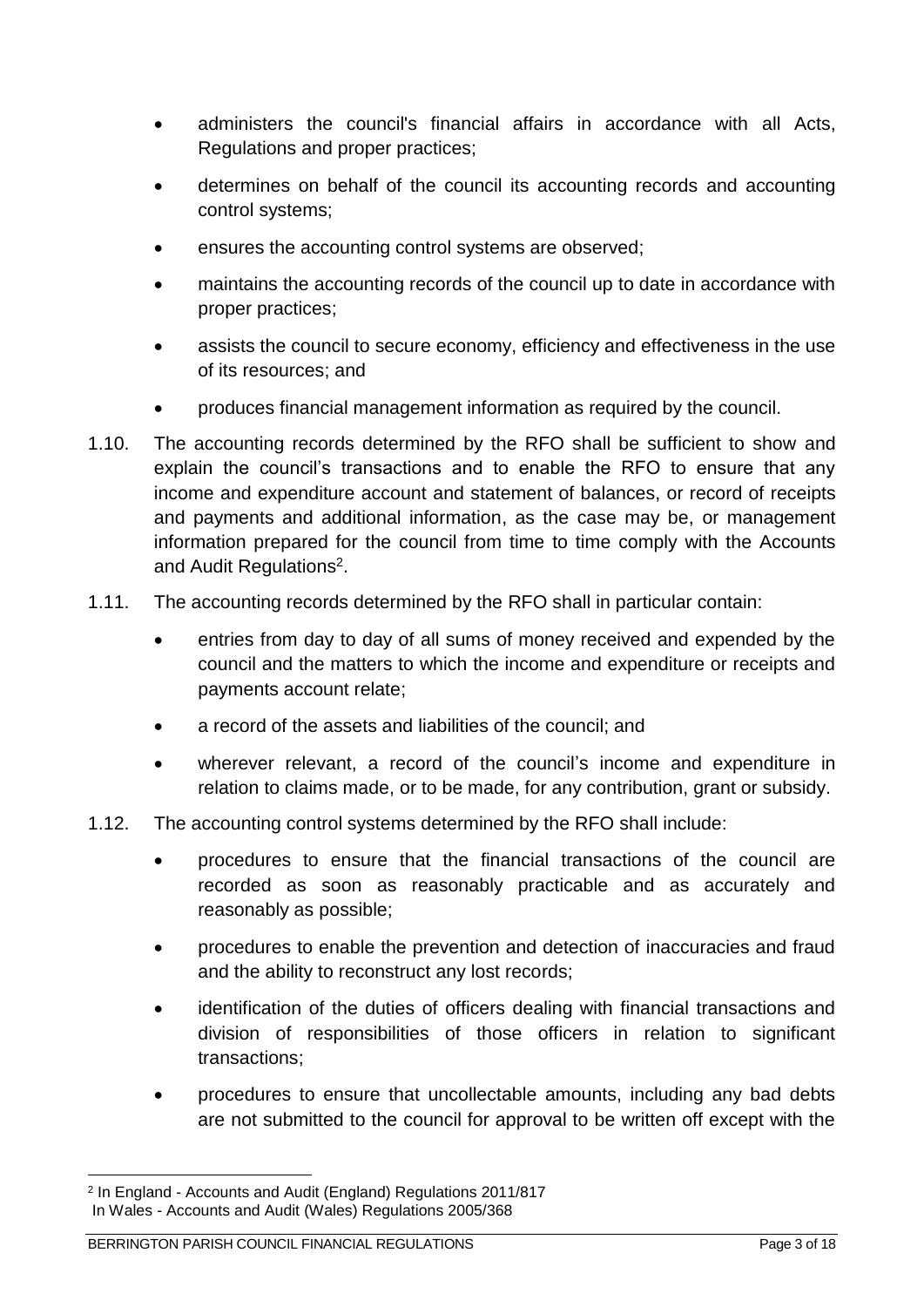approval of the RFO and that the approvals are shown in the accounting records; and

- measures to ensure that risk is properly managed.
- 1.13. The council is not empowered by these Regulations or otherwise to delegate certain specified decisions. In particular any decision regarding:
	- setting the final budget or the precept (Council Tax Requirement);
	- approving accounting statements;
	- approving an annual governance statement;
	- borrowing;
	- writing off bad debts;
	- declaring eligibility for the power of well-being; and
	- addressing recommendations in any report from the internal or external auditors,

shall be a matter for the full council only.

- 1.14. In addition the council must:
	- determine and keep under regular review the bank mandate for all council bank accounts;
	- approve any grant or a single commitment in excess of £300; and
	- in respect of the annual salary for any employee have regard to recommendations about annual salaries of employees made by the relevant Committee in accordance with its terms of reference.
- 1.15. In these financial regulations, references to the Accounts and Audit Regulations or 'the regulations' shall mean the regulations issued under the provisions of section 27 of the Audit Commission Act 1998, or any superseding legislation, and then in force unless otherwise specified.

In these financial regulations the term 'proper practice' or 'proper practices' shall refer to guidance issued in *Governance and Accountability for Local Councils– a Practitioners' Guide (England)* issued by the Joint Practitioners Advisory Group (JPAG), available from the websites of NALC and the Society for Local Council Clerks (SLCC) or

#### <span id="page-3-0"></span>**2. ACCOUNTING AND AUDIT (INTERNAL AND EXTERNAL)**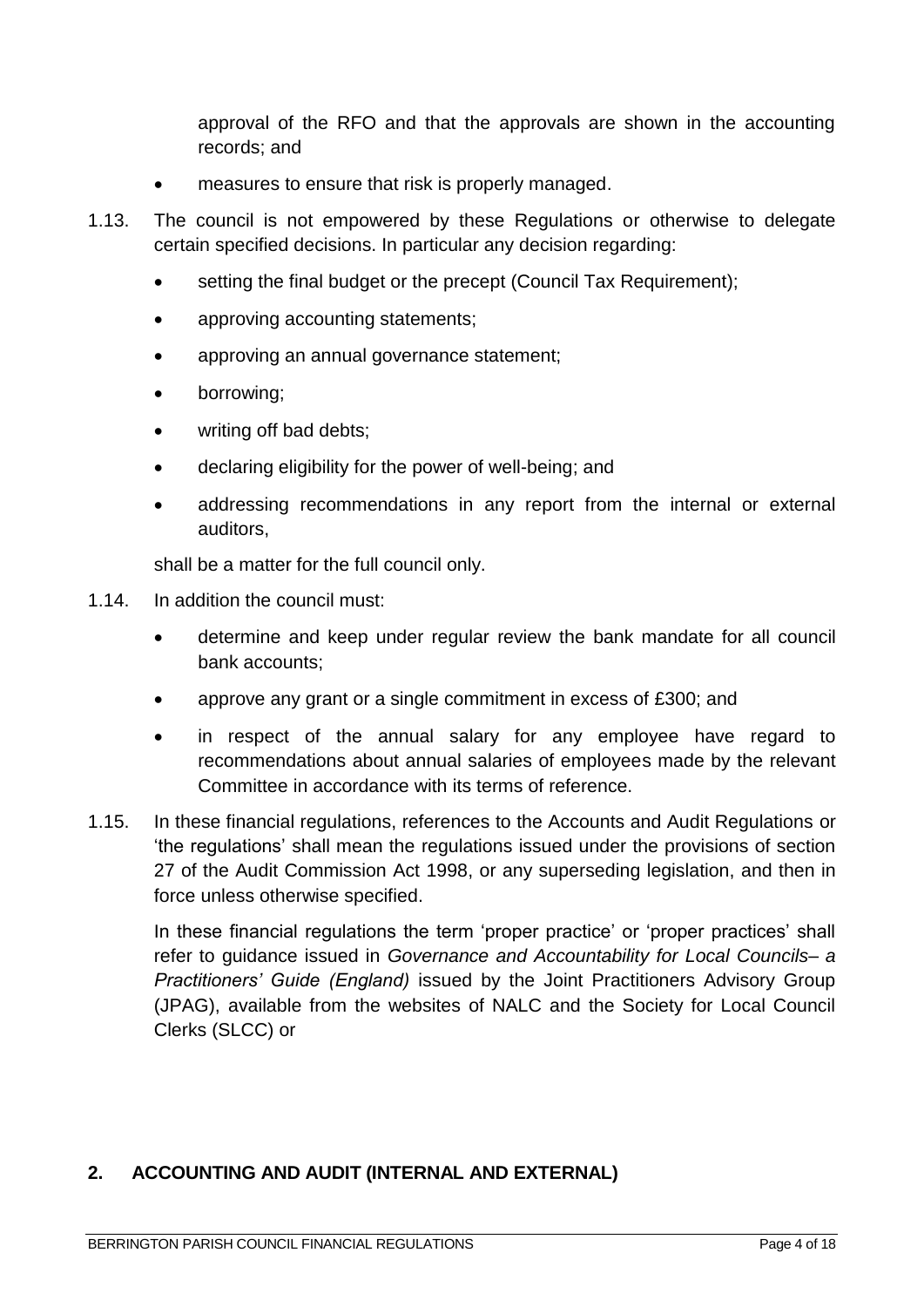- 2.1. All accounting procedures and financial records of the council shall be determined by the RFO in accordance with the Accounts and Audit Regulations, appropriate Guidance and proper practices.
- 2.2. On a regular basis, at least once in each quarter, and at each financial year end, a member other than the Chairman shall be appointed to verify bank reconciliations produced by the RFO. The member shall sign the reconciliations and the original bank statements as evidence of verification. This activity shall on conclusion be reported, including any exceptions, to and noted by the council Finance Committee.
- 2.3. The RFO shall complete the annual statement of accounts, annual report, and any related documents of the council contained in the Annual Return (as specified in proper practices) as soon as practicable after the end of the financial year and having certified the accounts shall submit them and report thereon to the council within the timescales set by the Accounts and Audit Regulations.
- 2.4. The council shall ensure that there is an adequate and effective system of internal audit of its accounting records, and of its system of internal control in accordance with proper practices. Any officer or member of the council shall make available such documents and records as appear to the council to be necessary for the purpose of the audit and shall, as directed by the council, supply the RFO, internal auditor, or external auditor with such information and explanation as the council considers necessary for that purpose.
- 2.5. The internal auditor shall be appointed by and shall carry out the work in relation to internal controls required by the council in accordance with proper practices.
- 2.6. The internal auditor shall:
	- be competent and independent of the financial operations of the council;
	- report to council in writing, or in person, on a regular basis with a minimum of one annual written report during each financial year;
	- to demonstrate competence, objectivity and independence, be free from any actual or perceived conflicts of interest, including those arising from family relationships; and
	- have no involvement in the financial decision making, management or control of the council.
- 2.7. Internal or external auditors may not under any circumstances:
	- perform any operational duties for the council;
	- initiate or approve accounting transactions; or
	- direct the activities of any council employee, except to the extent that such employees have been appropriately assigned to assist the internal auditor.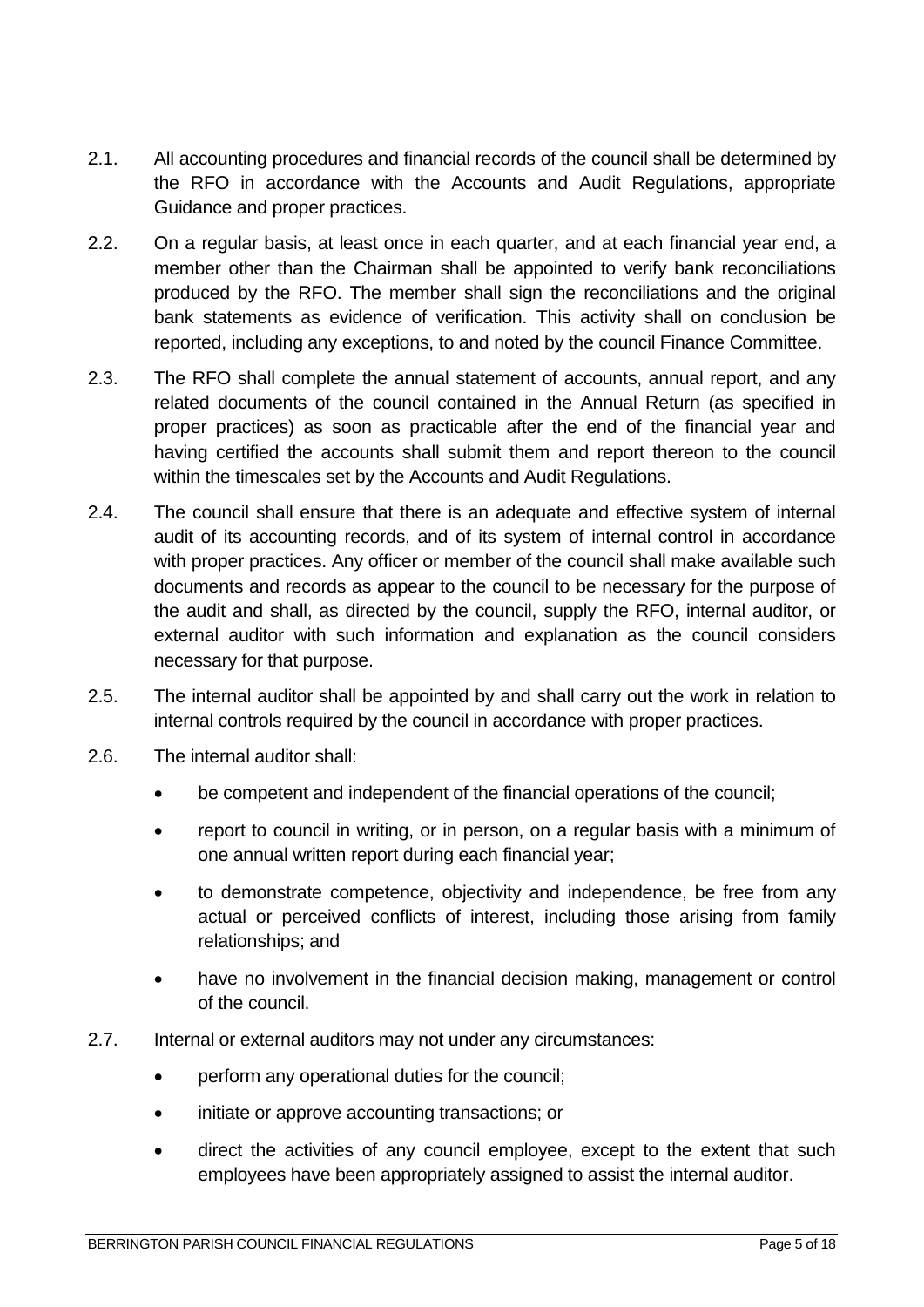- 2.8. For the avoidance of doubt, in relation to internal audit the terms 'independent' and 'independence' shall have the same meaning as is described in proper practices.
- 2.9. The RFO shall make arrangements for the exercise of electors' rights in relation to the accounts including the opportunity to inspect the accounts, books, and vouchers and display or publish any notices and statements of account required by Audit Commission Act 1998, or any superseding legislation, and the Accounts and Audit Regulations.
- 2.10. The RFO shall, without undue delay, bring to the attention of all councillors any correspondence or report from internal or external auditors.

## <span id="page-5-0"></span>**3. ANNUAL ESTIMATES (BUDGET) AND FORWARD PLANNING**

- 3.1. Each committee (if any) shall review its three year forecast of revenue and capital receipts and payments. Having regard to the forecast, it shall thereafter formulate and submit proposals for the following financial year to the council not later than the end of November each year including any proposals for revising the forecast.
- 3.2. The RFO must each year, by no later than October, prepare detailed estimates of all receipts and payments including the use of reserves and all sources of funding for the following financial year in the form of a budget to be considered by the Finance Committee and the council.
- 3.3. The council shall consider annual budget proposals in relation to the council's three year forecast of revenue and capital receipts and payments including recommendations for the use of reserves and sources of funding and update the forecast accordingly.
- 3.4. The council shall fix the precept (council tax requirement), and relevant basic amount of council tax to be levied for the ensuing financial year not later than by the end of January each year. The RFO shall issue the precept to the billing authority and shall supply each member with a copy of the approved annual budget.
- 3.5. The approved annual budget shall form the basis of financial control for the ensuing year.

# <span id="page-5-1"></span>**4. BUDGETARY CONTROL AND AUTHORITY TO SPEND**

- 4.1. Expenditure on revenue items may be authorised up to the amounts included for that class of expenditure in the approved budget. This authority is to be determined by:
	- the council for all items over £5;
	- a duly delegated committee of the council for items over £300; or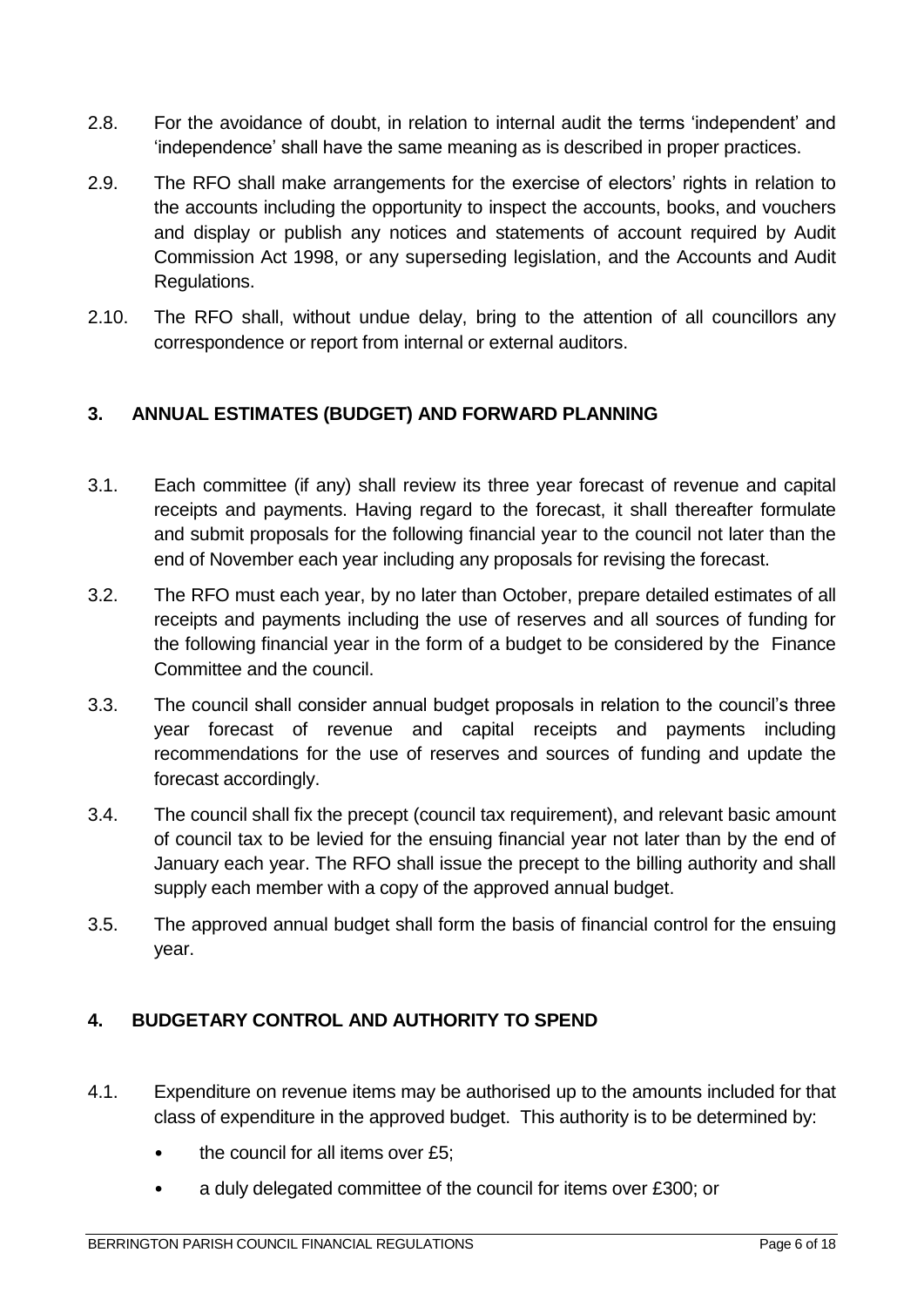• the Clerk, in conjunction with Chairman of Council or Chairman of the appropriate committee, for any items below £300.

Such authority is to be evidenced by a Minute or by an authorisation slip duly signed by the Clerk, and where necessary also by the appropriate Chairman.

Contracts may not be disaggregated to avoid controls imposed by these regulations.

- 4.2. No expenditure may be authorised that will exceed the amount provided in the revenue budget for that class of expenditure other than by resolution of the council, or duly delegated committee. During the budget year and with the approval of council having considered fully the implications for public services, unspent and available amounts may be moved to other budget headings or to an earmarked reserve as appropriate ('virement').
- 4.3. Unspent provisions in the revenue or capital budgets for completed projects shall not be carried forward to a subsequent year.
- 4.4. The salary budgets are to be reviewed at least annually in October for the following financial year and such review shall be evidenced by a hard copy schedule signed by the Clerk and the Chairman of Council or relevant committee. The RFO will inform committees of any changes impacting on their budget requirement for the coming year in good time.
- 4.5. In cases of extreme risk to the delivery of council services, the clerk may authorise revenue expenditure on behalf of the council which in the clerk's judgement it is necessary to carry out. Such expenditure includes repair, replacement or other work, whether or not there is any budgetary provision for the expenditure, subject to a limit of £300. The Clerk shall report such action to the chairman as soon as possible and to the council as soon as practicable thereafter.
- 4.6. No expenditure shall be authorised in relation to any capital project and no contract entered into or tender accepted involving capital expenditure unless the council is satisfied that the necessary funds are available and the requisite borrowing approval has been obtained.
- 4.7. All capital works shall be administered in accordance with the council's standing orders and financial regulations relating to contracts.
- 4.8. The RFO shall regularly provide the council with a statement of receipts and payments to date under each head of the budgets, comparing actual expenditure to the appropriate date against that planned as shown in the budget. These statements are to be prepared at least at the end of each financial quarter and shall show explanations of material variances. For this purpose "material" shall be in excess of £100 or 15% of the budget.
- 4.9. Changes in earmarked reserves shall be approved by council as part of the budgetary control process.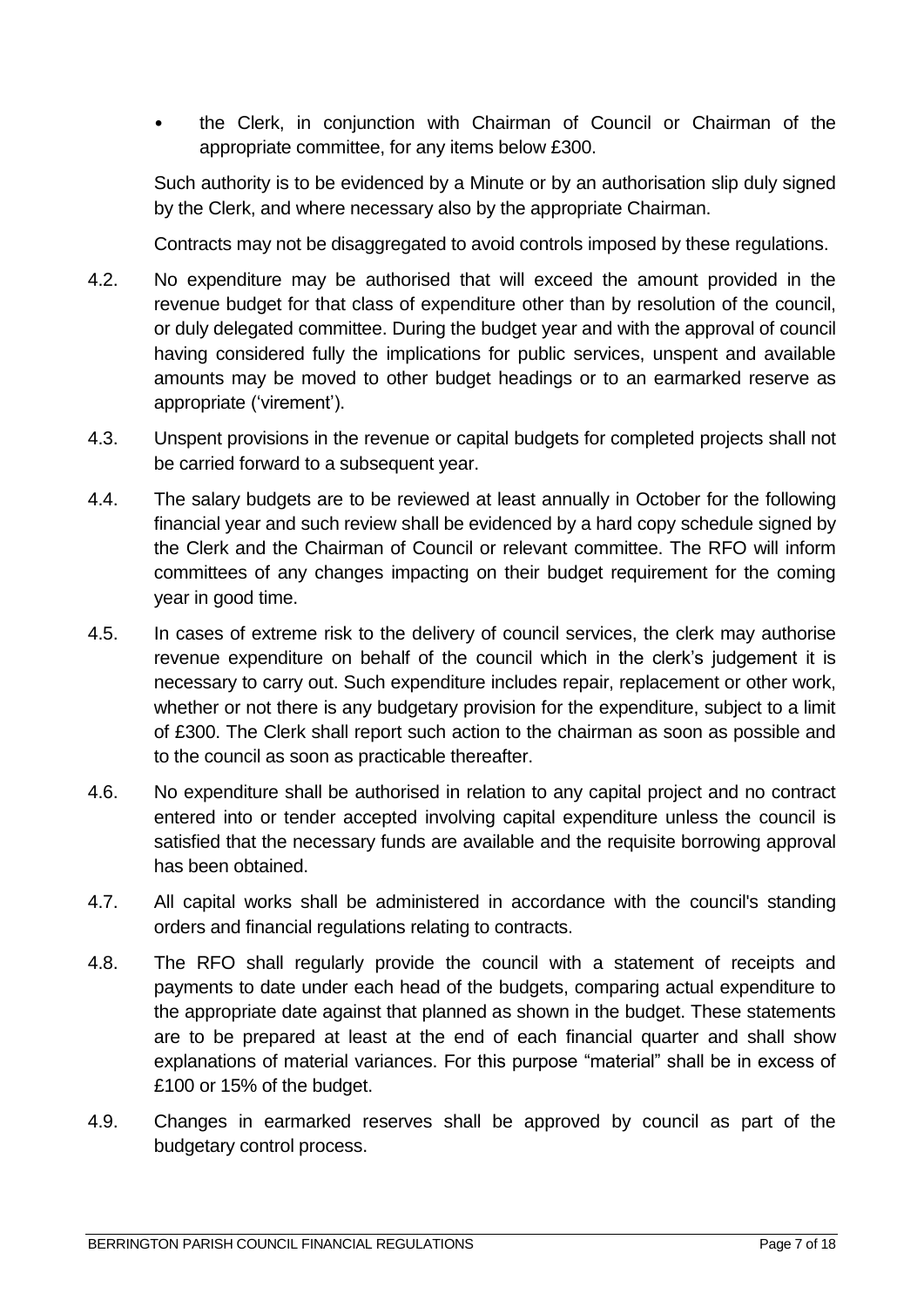## <span id="page-7-0"></span>**5. BANKING ARRANGEMENTS AND AUTHORISATION OF PAYMENTS**

- 5.1. The council's banking arrangements, including the bank mandate, shall be made by the RFO and approved by the council; banking arrangements may not be delegated to a committee. They shall be regularly reviewed for safety and efficiency.
- 5.2. The RFO shall prepare a schedule of payments requiring authorisation, forming part of the Agenda for the Meeting and, together with the relevant invoices, present the schedule to council. The council shall review the schedule for compliance and, having satisfied itself shall authorise payment by a resolution of the council . The approved schedule shall be ruled off and initialled by the Chairman of the Meeting. A detailed list of all payments shall be disclosed within or as an attachment to the minutes of the meeting at which payment was authorised. Personal payments (including salaries, wages, expenses and any payment made in relation to the termination of a contract of employment) may be summarised to remove public access to any personal information.
- 5.3. All invoices for payment shall be examined, verified and certified by the RFO to confirm that the work, goods or services to which each invoice relates has been received, carried out, examined and represents expenditure previously approved by the council.
- 5.4. The RFO shall examine invoices for arithmetical accuracy and analyse them to the appropriate expenditure heading. The RFO shall take all steps to pay all invoices submitted, and which are in order, at the next available council Meeting.
- 5.5. The Clerk and RFO shall have delegated authority to authorise the payment of items only in the following circumstances:
	- a) If a payment is necessary to avoid a charge to interest under the Late Payment of Commercial Debts (Interest) Act 1998, and the due date for payment is before the next scheduled Meeting of council, where the Clerk and RFO certify that there is no dispute or other reason to delay payment, provided that a list of such payments shall be submitted to the next appropriate meeting of council .
	- b) An expenditure item authorised under 5.6 below (continuing contracts and obligations) provided that a list of such payments shall be submitted to the next appropriate meeting of council .
	- c) fund transfers within the councils banking arrangements up to the sum of £10,000, provided that a list of such payments shall be submitted to the next appropriate meeting of council
- 5.6. For each financial year the Clerk and RFO shall draw up a list of due payments which arise on a regular basis as the result of a continuing contract, statutory duty, or obligation (such as but not exclusively, Salaries, PAYE and NI, Superannuation Fund and regular maintenance contracts and the like for which council may authorise payment for the year provided that the requirements of regulation 4.1 (Budgetary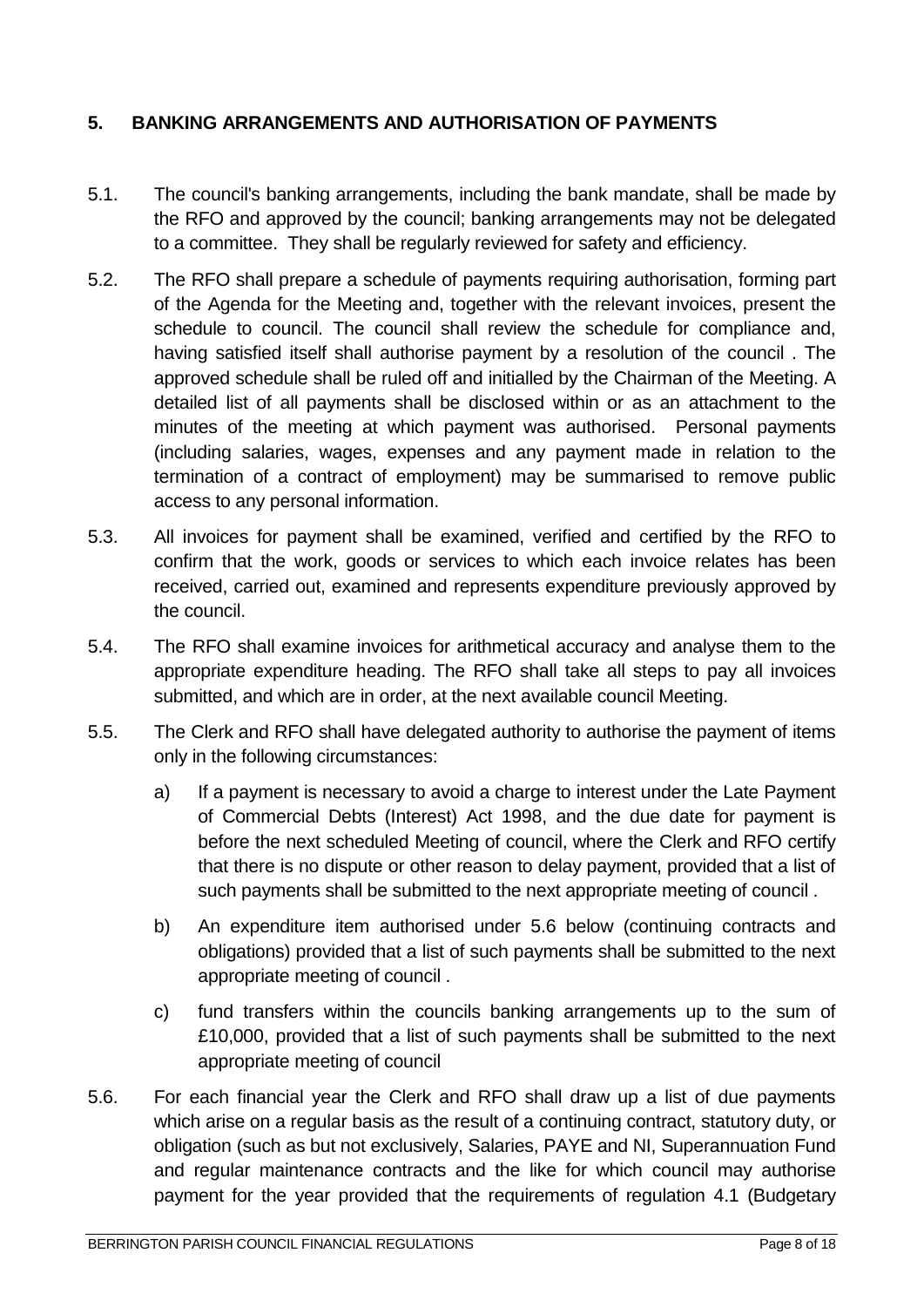Controls) are adhered to, provided also that a list of such payments shall be submitted to the next appropriate meeting of council .

- 5.7. A record of regular payments made under 5.6 above shall be drawn up and be signed by two members on each and every occasion when payment is authorised thus controlling the risk of duplicated payments being authorised and / or made.
- 5.8. In respect of grants a duly authorised committee shall approve expenditure within any limits set by council and in accordance with any Policy statement approved by council. Any Revenue or Capital Grant in excess of £5,000 shall before payment, be subject to ratification by resolution of the council.
- 5.9. Members are subject to the Code of Conduct that has been adopted by the council and shall comply with the Code and Standing Orders when a decision to authorise or instruct payment is made in respect of a matter in which they have a disclosable pecuniary or other interest, unless a dispensation has been granted.
- 5.10. The council will aim to rotate the duties of members in these Regulations so that onerous duties are shared out as evenly as possible over time.
- 5.11. Any changes in the recorded details of suppliers, such as bank account records, shall be approved in writing by a Member.

#### <span id="page-8-0"></span>**6. INSTRUCTIONS FOR THE MAKING OF PAYMENTS**

- 6.1. The council will make safe and efficient arrangements for the making of its payments.
- 6.2. Following authorisation under Financial Regulation 5 above, the council, a duly delegated committee or, if so delegated, the Clerk or RFO shall give instruction that a payment shall be made.
- 6.3. All payments shall be effected by cheque or other instructions to the council's bankers, or otherwise, in accordance with a resolution of Council
- 6.4. Cheques or orders for payment drawn on the bank account in accordance with the schedule as presented to council or committee shall be signed by two members of council, and countersigned by the Clerk in accordance with a resolution instructing that payment. If a member who is also a bank signatory has declared a disclosable pecuniary interest, or has any other interest, in the matter in respect of which the payment is being made, that Councillor shall be required to consider Standing Orders, and thereby determine whether it is appropriate and / or permissible to be a signatory to the transaction in question.
- 6.5. To indicate agreement of the details shown on the cheque or order for payment with the counterfoil and the invoice or similar documentation, the signatories shall each also initial the cheque counterfoil.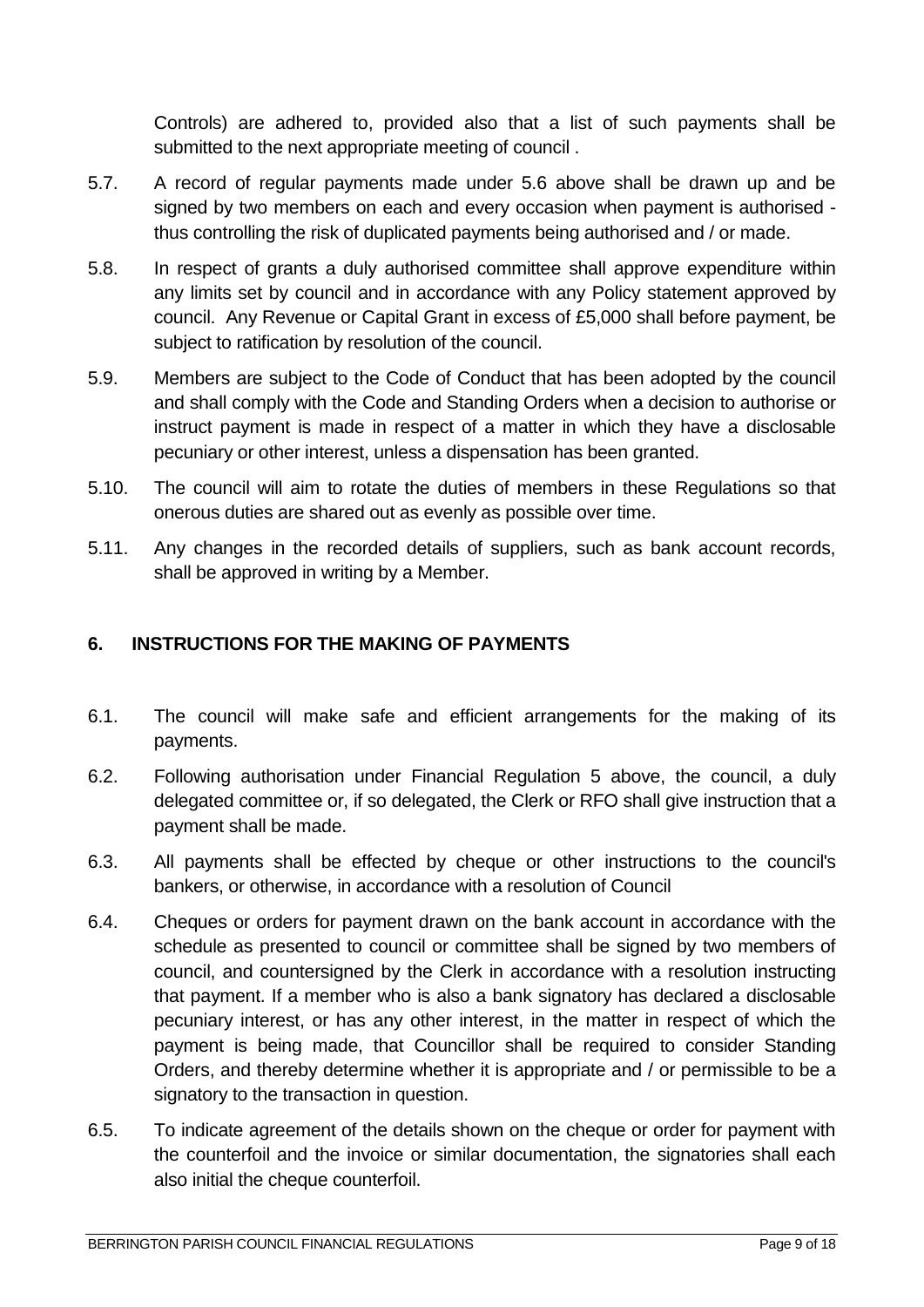- 6.6. Cheques or orders for payment shall not normally be presented for signature other than at a council or committee meeting. Any signatures obtained away from such meetings shall be reported to the council at the next convenient meeting.
- 6.7. If thought appropriate by the council, payment for utility supplies (energy, telephone and water) and any National Non-Domestic Rates may be made by variable Direct Debit provided that the instructions are signed by two members and any payments are reported to council as made. The approval of the use of a variable Direct Debit shall be renewed by resolution of the council at least every two years.
- 6.8. If thought appropriate by the council, payment for certain items (principally Salaries) may be made by Banker's Standing Order provided that the instructions are signed, or otherwise evidenced by two members are retained and any payments are reported to council as made. The approval of the use of a Banker's Standing Order shall be renewed by resolution of the council at least every two years.
- 6.9. If thought appropriate by the council, payment for certain items may be made by BACS or CHAPS methods provided that the instructions for each payment are signed, or otherwise evidenced, by two authorised bank signatories are retained and any payments are reported to council as made. The approval of the use of BACS or CHAPS shall be renewed by resolution of the council at least every two years.
- 6.10. If thought appropriate by the council payment for certain items may be made by internet banking transfer provided evidence is retained showing which members approved the payment.
- 6.11. Where a computer requires use of a personal identification number (PIN) or other password(s), for access to the council's records on that computer, a note shall be made of the PIN and Passwords and shall be handed to and retained by the Chairman of Council in a sealed dated envelope. This envelope may not be opened other than in the presence of two other councillors. After the envelope has been opened, in any circumstances, the PIN and / or passwords shall be changed as soon as practicable. The fact that the sealed envelope has been opened, in whatever circumstances, shall be reported to all members immediately and formally to the next available meeting of the council. This will not be required for a member's personal computer used only for remote authorisation of bank payments.
- 6.12. No employee or councillor shall disclose any PIN or password, relevant to the working of the council or its bank accounts, to any person not authorised in writing by the council or a duly delegated committee.
- 6.13. Regular back-up copies of the records on any computer shall be made and shall be stored securely away from the computer in question, and preferably off site.
- 6.14. The council, and any members using computers for the council's financial business, shall ensure that anti-virus, anti-spyware and firewall, software with automatic updates, together with a high level of security, is used.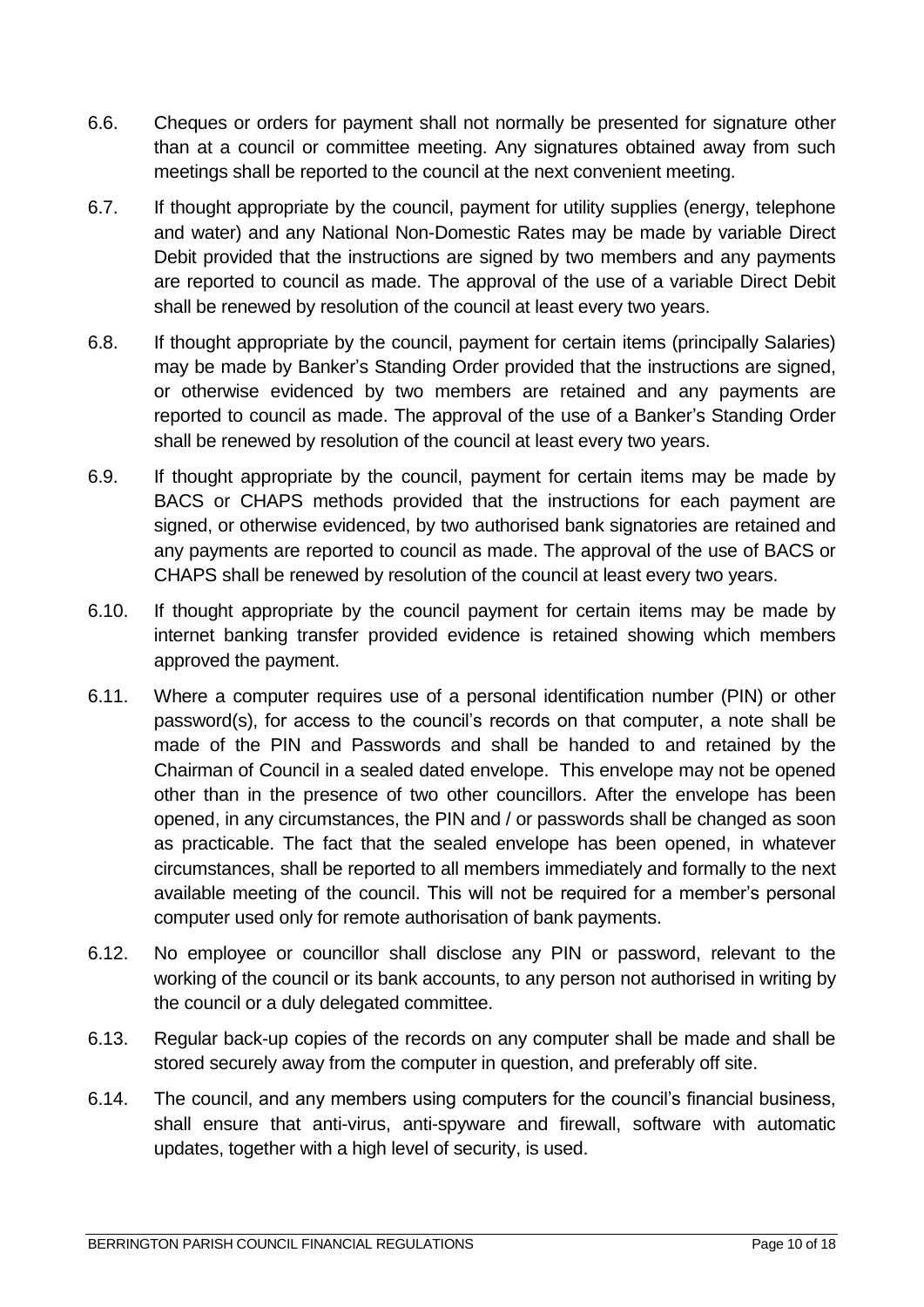- 6.15. Where internet banking arrangements are made with any bank, the Clerk [RFO] shall be appointed as the Service Administrator. The Bank Mandate approved by the council shall identify a number of councillors who will be authorised to approve transactions on those accounts. The bank mandate will state clearly the amounts of payments that can be instructed by the use of the Service Administrator alone, or by the Service Administrator with a stated number of approvals.
- 6.16. Access to any internet banking accounts will be directly to the access page (which may be saved under "favourites"), and not through a search engine or e-mail link. Remembered or saved passwords facilities must not be used on any computer used for council banking work. Breach of this Regulation will be treated as a very serious matter under these regulations.
- 6.17. Changes to account details for suppliers, which are used for internet banking may only be changed on written hard copy notification by the supplier and supported by hard copy authority for change signed by the Clerk and two members. A programme of regular checks of standing data with suppliers will be followed.
- 6.18. Any Debit Card issued for use will be specifically restricted to the Clerk and will also be restricted to a single transaction maximum value of £300 unless authorised by council or finance committee in writing before any order is placed.
- 6.19. A pre-paid debit card may be issued to employees with varying limits. These limits will be set by the council .Transactions and purchases made will be reported to the council and authority for topping-up shall be at the discretion of the council.
- 6.20. The council will not maintain any form of cash float. All cash received must be banked intact. Any payments made in cash by the Clerk [or RFO] (for example for postage or minor stationery items) shall be refunded on a regular basis, at least quarterly.

# <span id="page-10-0"></span>**7. PAYMENT OF SALARIES**

- 7.1. As an employer, the council shall make arrangements to meet fully the statutory requirements placed on all employers by PAYE and National Insurance legislation. The payment of all salaries shall be made in accordance with payroll records and the rules of PAYE and National Insurance currently operating, and salary rates shall be as agreed by council, or duly delegated committee.
- 7.2. Payment of salaries and payment of deductions from salary such as may be required to be made for tax, national insurance and pension contributions, or similar statutory or discretionary deductions must be made in accordance with the payroll records and on the appropriate dates stipulated in employment contracts, provided that each payment is reported to the next available council meeting, as set out in these regulations above.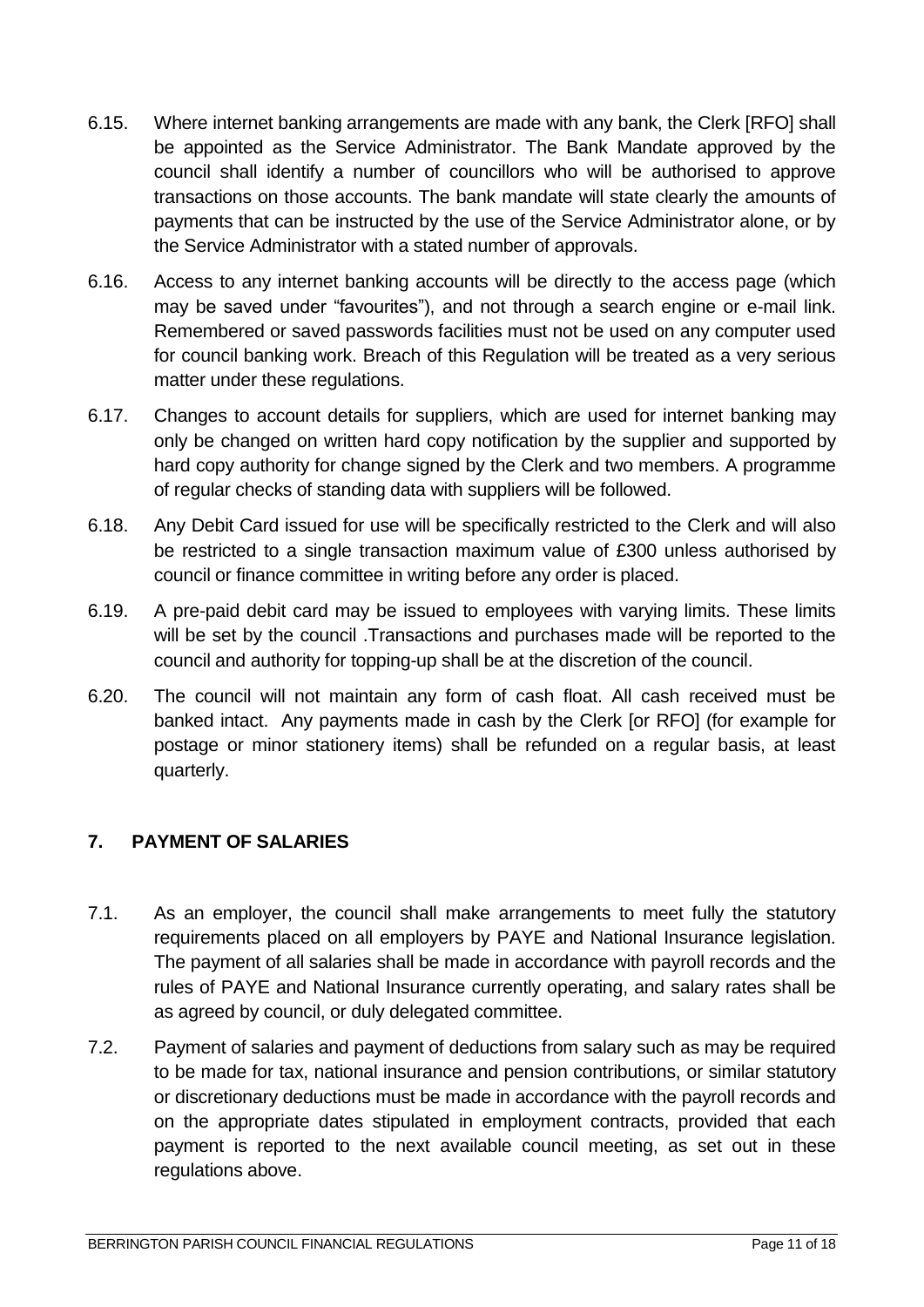- 7.3. No changes shall be made to any employee's pay, emoluments, or terms and conditions of employment without the prior consent of the council.
- 7.4. Each and every payment to employees of net salary and to the appropriate creditor of the statutory and discretionary deductions shall be recorded in a separate confidential record (confidential cash book). This confidential record is not open to inspection or review (under the Freedom of Information Act 2000 or otherwise) other than:
	- a) by any councillor who can demonstrate a need to know;
	- b) by the internal auditor;
	- c) by the external auditor; or
	- d) by any person authorised under Audit Commission Act 1998, or any superseding legislation.
- 7.5. The total of such payments in each calendar month shall be reported with all other payments as made as may be required under these Financial Regulations, to ensure that only payments due for the period have actually been paid.
- 7.6. An effective system of personal performance management should be maintained for the senior officers.
- 7.7. Any termination payments shall be supported by a clear business case and reported to the council. Termination payments shall only be authorised by council.
- 7.8. Before employing interim staff the council must consider a full business case.

#### <span id="page-11-0"></span>**8. LOANS AND INVESTMENTS**

- 8.1. All borrowings shall be effected in the name of the council, after obtaining any necessary borrowing approval. Any application for borrowing approval shall be approved by Council as to terms and purpose. The application for Borrowing Approval, and subsequent arrangements for the Loan shall only be approved by full council.
- 8.2. Any financial arrangement which does not require formal Borrowing Approval from the Secretary of State/Welsh Assembly Government (such as Hire Purchase or Leasing of tangible assets) shall be subject to approval by the full council. In each case a report in writing shall be provided to council in respect of value for money for the proposed transaction.
- 8.3. The council will arrange with the council's Banks and Investment providers for the sending of a copy of each statement of account to the Chairman of the council at the same time as one is issued to the Clerk or RFO.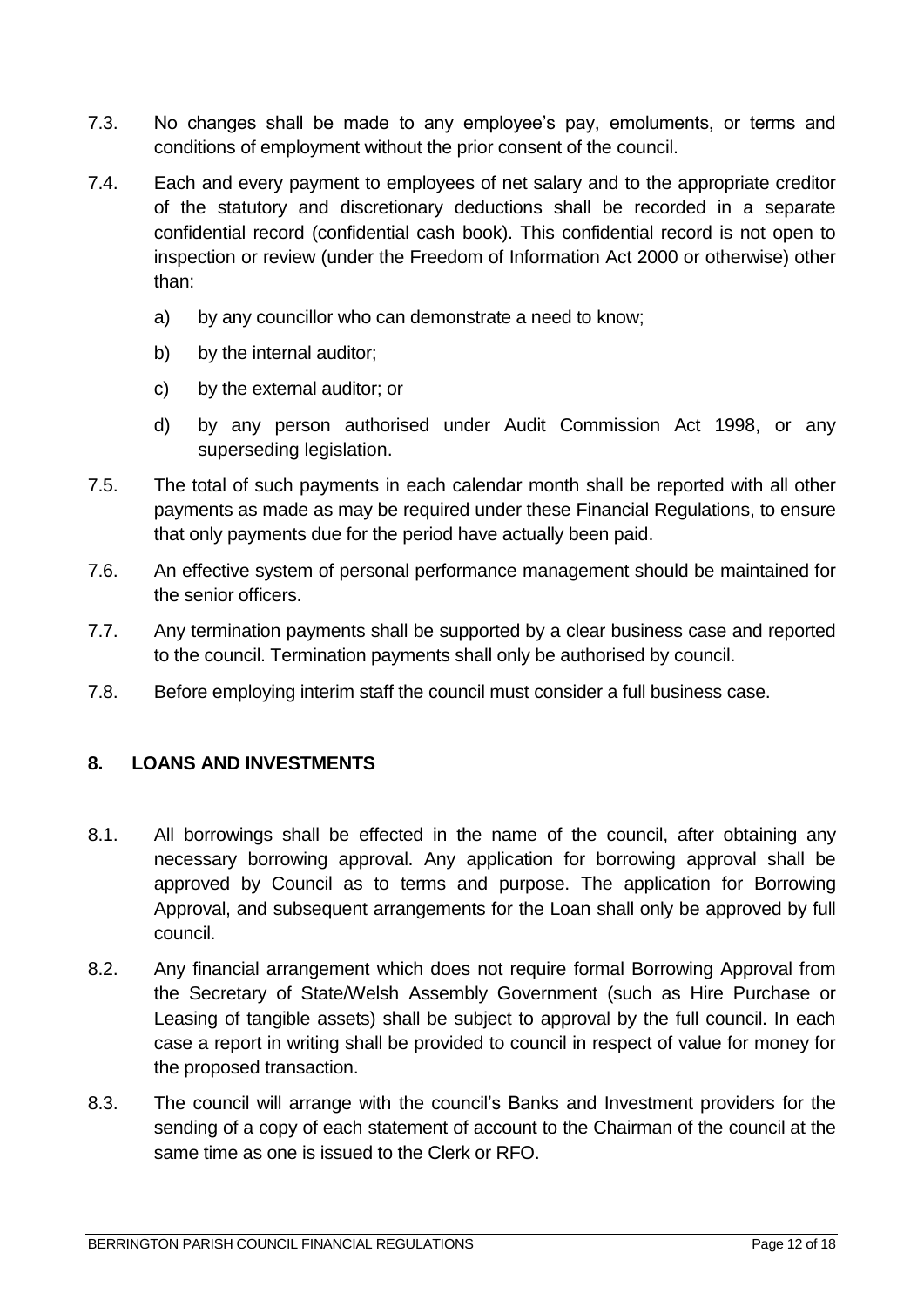- 8.4. All loans and investments shall be negotiated in the name of the Council and shall be for a set period in accordance with council policy.
- 8.5. The council shall consider the need for an Investment Strategy and Policy which, if drawn up, shall be in accordance with relevant regulations, proper practices and guidance. Any Strategy and Policy shall be reviewed by the council at least annually.
- 8.6. All investments of money under the control of the council shall be in the name of the council.
- 8.7. All investment certificates and other documents relating thereto shall be retained in the custody of the RFO.
- 8.8. Payments in respect of short term or long term investments, including transfers between bank accounts held in the same bank, or branch, shall be made in accordance with Regulation 5 (Authorisation of payments) and Regulation 6 (Instructions for payments).

## <span id="page-12-0"></span>**9. INCOME**

- 9.1. The collection of all sums due to the council shall be the responsibility of and under the supervision of the RFO.
- 9.2. Particulars of all charges to be made for work done, services rendered or goods supplied shall be agreed annually by the council, notified to the RFO and the RFO shall be responsible for the collection of all accounts due to the council.
- 9.3. The council will review all fees and charges at least annually, following a report of the Clerk.
- 9.4. Any sums found to be irrecoverable and any bad debts shall be reported to the council and shall be written off in the year.
- 9.5. All sums received on behalf of the council shall be banked intact as directed by the RFO. In all cases, all receipts shall be deposited with the council's bankers with such frequency as the RFO considers necessary.
- 9.6. The origin of each receipt shall be entered on the paying-in slip.
- 9.7. Personal cheques shall not be cashed out of money held on behalf of the council.
- 9.8. The RFO shall promptly complete any VAT Return that is required. Any repayment claim due in accordance with VAT Act 1994 section 33 shall be made at least annually coinciding with the financial year end.
- 9.9. Where any significant sums of cash are regularly received by the council, the RFO shall take such steps as are agreed by the council to ensure that more than one person is present when the cash is counted in the first instance, that there is a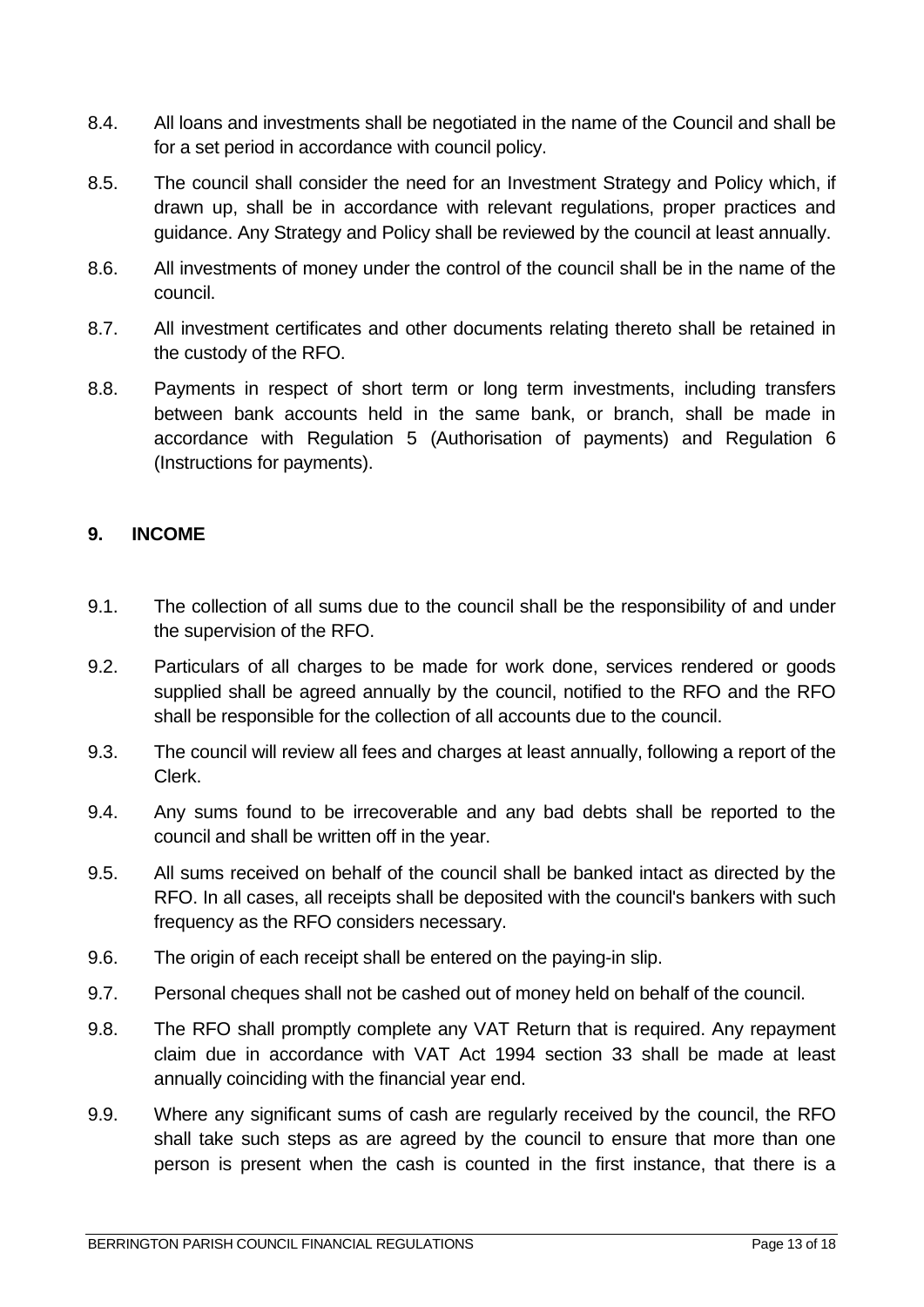reconciliation to some form of control such as ticket issues, and that appropriate care is taken in the security and safety of individuals banking such cash.

9.10. Any income arising which is the property of a charitable trust shall be paid into a charitable bank account. Instructions for the payment of funds due from the charitable trust to the council (to meet expenditure already incurred by the authority) will be given by the Managing Trustees of the charity meeting separately from any council meeting(see also Regulation 16 below) .

## <span id="page-13-0"></span>**10. ORDERS FOR WORK, GOODS AND SERVICES**

- 10.1. An official order or letter shall be issued for all work, goods and services unless a formal contract is to be prepared or an official order would be inappropriate. Copies of orders shall be retained.
- 10.2. Order books shall be controlled by the RFO.
- 10.3. All members and Officers are responsible for obtaining value for money at all times. An officer issuing an official order shall ensure as far as reasonable and practicable that the best available terms are obtained in respect of each transaction, usually by obtaining three or more quotations or estimates from appropriate suppliers, subject to any *de minimis* provisions in Regulation 11 (I) below.
- 10.4. A member may not issue an official order or make any contract on behalf of the council.
- 10.5. The RFO shall verify the lawful nature of any proposed purchase before the issue of any order, and in the case of new or infrequent purchases or payments, the RFO shall ensure that the statutory authority shall be reported to the meeting at which the order is approved so that the Minutes can record the power being used.

#### <span id="page-13-1"></span>**11. CONTRACTS**

- 11.1. Procedures as to contracts are laid down as follows:
	- a. Every contract shall comply with these financial regulations, and no exceptions shall be made otherwise than in an emergency provided that this regulation need not apply to contracts which relate to items (i) to (vi) below:
		- i. for the supply of gas, electricity, water, sewerage and telephone services;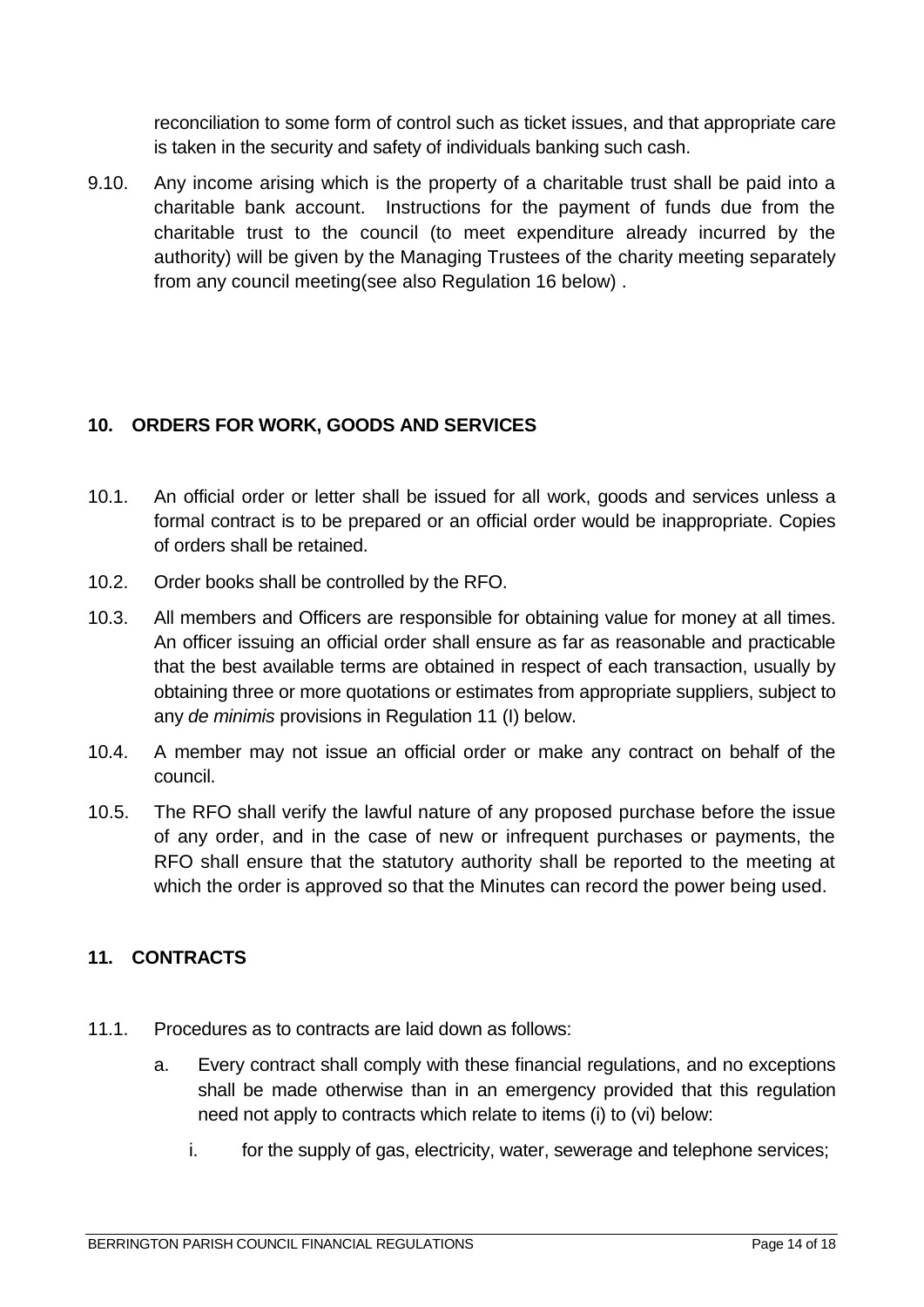- ii. for specialist services such as are provided by solicitors, accountants, surveyors and planning consultants;
- iii. for work to be executed or goods or materials to be supplied which consist of repairs to or parts for existing machinery or equipment or plant;
- iv. for work to be executed or goods or materials to be supplied which constitute an extension of an existing contract by the Council;
- v. for additional audit work of the external Auditor up to an estimated value of £500 (in excess of this sum the Clerk and RFO shall act after consultation with the Chairman and Vice Chairman of council);
- b. Where it is intended to enter into a contract exceeding £60,000 in value for the supply of goods or materials or for the execution of works or specialist services other than such goods, materials, works or specialist services as are excepted as set out in paragraph (a) the Clerk shall invite tenders from at least three firms to be taken from the appropriate approved list.
- c. When applications are made to waive financial regulations relating to contracts to enable a price to be negotiated without competition the reason shall be embodied in a recommendation to the council.
- d. Such invitation to tender shall state the general nature of the intended contract and the Clerk shall obtain the necessary technical assistance to prepare a specification in appropriate cases. The invitation shall in addition state that tenders must be addressed to the Clerk in the ordinary course of post. Each tendering firm shall be supplied with a specifically marked envelope in which the tender is to be sealed and remain sealed until the prescribed date for opening tenders for that contract.
- e. All sealed tenders shall be opened at the same time on the prescribed date by the Clerk in the presence of at least one member of council.
- f. If less than three tenders are received for contracts above £60,000 or if all the tenders are identical the council may make such arrangements as it thinks fit for procuring the goods or materials or executing the works.
- g. Any invitation to tender issued under this regulation shall be subject to Standing Order, <sup>3</sup> [insert reference of the council's s relevant standing order] and shall refer to the terms of the Bribery Act 2010.
- h. When it is to enter into a contract of less than £60,000 in value for the supply of goods or materials or for the execution of works or specialist services other than such goods, materials, works or specialist services as are excepted as set out in paragraph (a) the Clerk or RFO shall obtain 3 quotations (priced descriptions of the proposed supply); where the value is below £500 and above

<u>.</u>

<sup>3</sup> Based on NALC's model standing order 18d in Local Councils Explained © 2013 National Association of Local Councils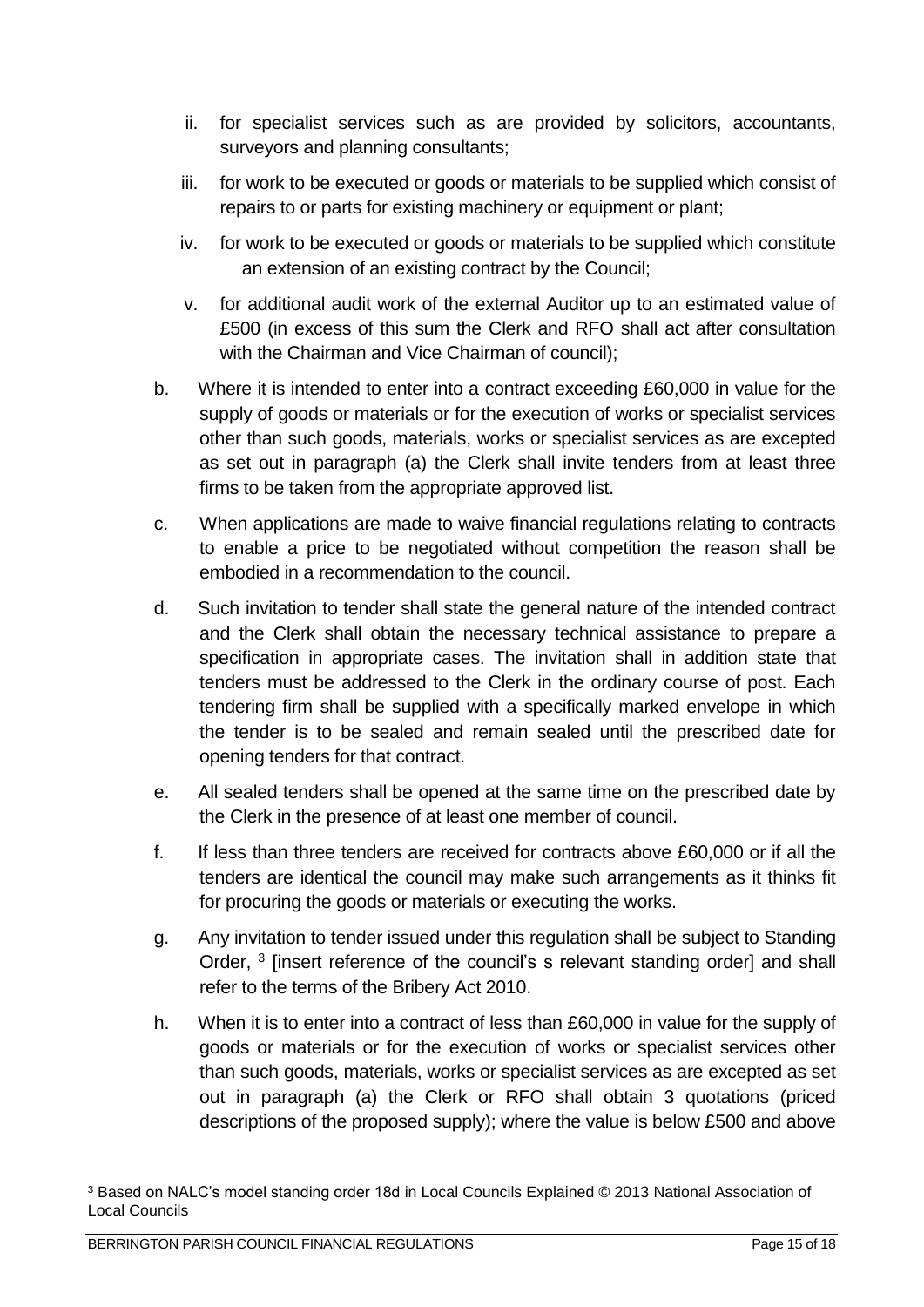£300 the Clerk or RFO shall strive to obtain 3 estimates. Otherwise, Regulation 10 (3) above shall apply.

- i. The council shall not be obliged to accept the lowest or any tender, quote or estimate.
- j. Should it occur that the council, or duly delegated committee, does not accept any tender, quote or estimate, the work is not allocated and the council requires further pricing, provided that the specification does not change, no person shall be permitted to submit a later tender, estimate or quote who was present when the original decision making process was being undertaken.
- k. The European Union Procurement Directive shall apply and the terms of the Public Contracts Regulations 2006 and the Utilities Contracts Regulations 2006 including thresholds shall be followed.

# <span id="page-15-0"></span>**12. PAYMENTS UNDER CONTRACTS FOR BUILDING OR OTHER CONSTRUCTION WORKS**

- 12.1. Payments on account of the contract sum shall be made within the time specified in the contract by the RFO upon authorised certificates of the architect or other consultants engaged to supervise the contract (subject to any percentage withholding as may be agreed in the particular contract).
- 12.2. Where contracts provide for payment by instalments the RFO shall maintain a record of all such payments. In any case where it is estimated that the total cost of work carried out under a contract, excluding agreed variations, will exceed the contract sum of 5% or more a report shall be submitted to the council.
- 12.3. Any variation to a contract or addition to or omission from a contract must be approved by the council and Clerk to the contractor in writing, the council being informed where the final cost is likely to exceed the financial provision.

# <span id="page-15-1"></span>**13. ASSETS, PROPERTIES AND ESTATES**

13.1. The Clerk shall make appropriate arrangements for the custody of all title deeds and Land Registry Certificates of properties held by the council. The RFO shall ensure a record is maintained of all properties held by the council, recording the location, extent, plan, reference, purchase details, nature of the interest, tenancies granted, rents payable and purpose for which held in accordance with Accounts and Audit Regulations.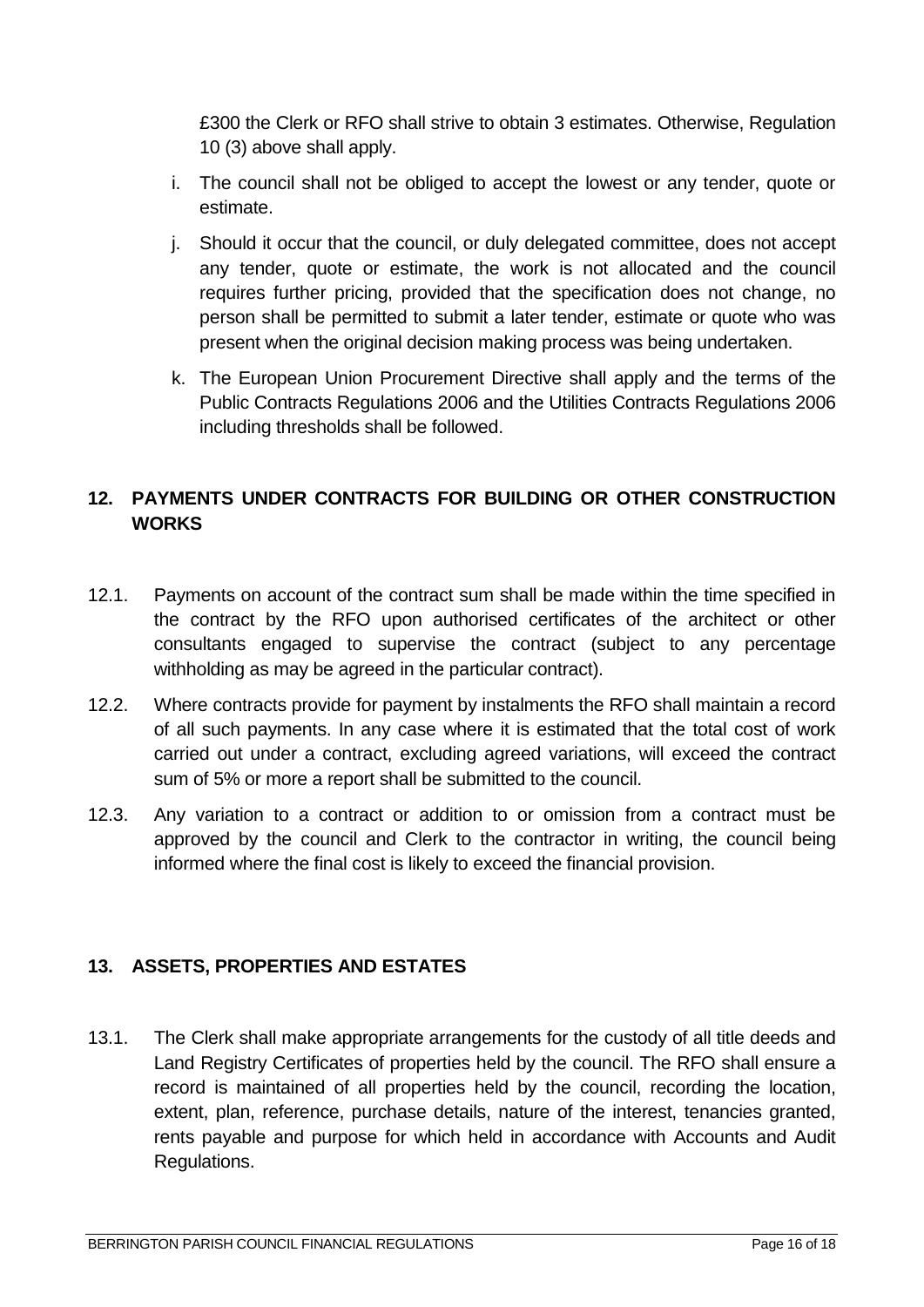- 13.2. No tangible moveable property shall be purchased or otherwise acquired, sold, leased or otherwise disposed of, without the authority of the council, together with any other consents required by law, save where the estimated value of any one item of tangible movable property does not exceed £250.
- 13.3. No real property (interests in land) shall be sold, leased or otherwise disposed of without the authority of the council, together with any other consents required by law. In each case a Report in writing shall be provided to council in respect of valuation and surveyed condition of the property (including matters such as planning permissions and covenants) together with a proper business case (including an adequate level of consultation with the electorate).
- 13.4. No real property (interests in land) shall be purchased or acquired without the authority of the full council. In each case a Report in writing shall be provided to council in respect of valuation and surveyed condition of the property (including matters such as planning permissions and covenants) together with a proper business case (including an adequate level of consultation with the electorate).
- 13.5. Subject only to the limit set in Reg. 14.2 above, no tangible moveable property shall be purchased or acquired without the authority of the full council. In each case a Report in writing shall be provided to council with a full business case.
- 13.6. The RFO shall ensure that an appropriate and accurate Register of Assets and Investments is kept up to date. The continued existence of tangible assets shown in the Register shall be verified at least annually, possibly in conjunction with a health and safety inspection of assets.

# <span id="page-16-0"></span>**14. INSURANCE**

- 14.1. Following the annual risk assessment (per Financial Regulation 17), the RFO shall effect all insurances and negotiate all claims on the council's insurers.
- 14.2. The Clerk shall give prompt notification to the RFO of all new risks, properties or vehicles which require to be insured and of any alterations affecting existing insurances.
- 14.3. The RFO shall keep a record of all insurances effected by the council and the property and risks covered thereby and annually review it.
- 14.4. The RFO shall be notified of any loss liability or damage or of any event likely to lead to a claim, and shall report these to council at the next available meeting.
- 14.5. All appropriate members and employees of the council shall be included in a suitable form of security or fidelity guarantee insurance which shall cover the maximum risk exposure as determined annually by the council, or duly delegated committee.